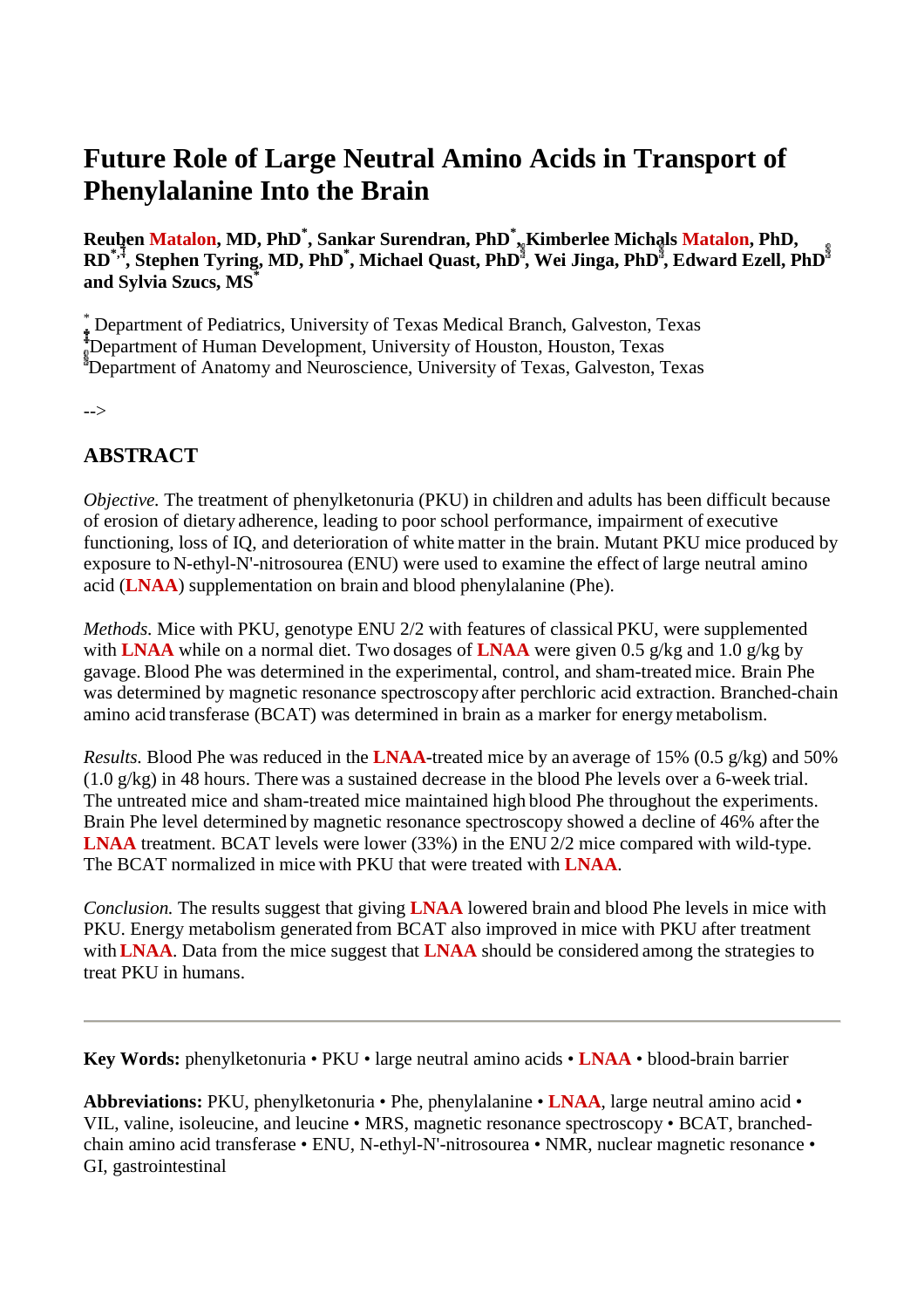There has been considerable experience for the past 40 yearsin the treatment of phenylketonuria (PKU) with a phenylalanine (Phe)-restricted diet.<sup>1</sup> Restriction of Phe in the early years of life is successful; however, "diet for life" has been difficult, because the strict dietary regimen leads to erosion of dietary adherence as children get older. $2\frac{3}{5}$  As a result, the desired blood Phe is not maintained. The National Institutes of Health Consensus Development Conference on Treatment of PKU recommends maintaining blood Phe levels at 2 to 6 mg/dL from ages birth to 12 years and 120 to 900  $\mu$ mol/L after 12 years, with levels 120 to 600  $\mu$ mol/L strongly encouraged.<sup>6</sup> A majority of adolescents and adults have blood Phe levels  $2900 \mu$ mol/L. There is ample documentation that the rise of blood Phe leads to poor school performance, impairment of executive functioning, loss of IQ, and deterioration of white matter in the brain.<sup> $7-13$ </sup> Therefore, alternative methods of treatment of PKU are being pursued.

The origin of the large neutral amino acid (**LNAA**) hypothesisto reduce brain Phe stems from the work of Olendorf et  $al<sup>14</sup>$  on the transport of amino acids across the blood brain barrier. Phe and other **LNAA**s (tyrosine, tryptophan, threonine, isoleucine, leucine, valine, methionine, and histidine) share a common transporter to the brain and therefore compete with one another. As early as 1977, Kaufman<sup>15</sup> suggested the use of **LNAA**s to compete with the entry of Phe into the brain as part of treatment for PKU. Pardridge<sup>16</sup> used an experimental model to examine movement of amino acids across the blood brain barrier. He confirmed that a shared carrier was involved and that increasing other **LNAA**s competes with transport of Phe into the brain. Phe has the lowest Michaelis Constant (Km) and is preferentially transported by the **LNAA** carrier protein.

Clinical trials with partial **LNAA**s have been tried. Supplementation studies started in 1987 by Lou, who gave 160 mg/kg tyrosine to treated patients with PKU and found improved attention span and increased dopamine synthesis.<sup>17</sup> Subsequent studies by Pietz et al<sup>18</sup> showed no improvement when tyrosine was supplemented in patients with high blood Phe levels. Berry et  $al<sup>19</sup>$  were the first to try to inhibit entry of Phe to the brain by increasing branch chain amino acids in the diet. They used valine 150 mg/kg, isoleucine 150 mg/kg, and leucine 200 mg/kg (VIL). The patients on VIL had substantial lowering of their cerebrospinal fluid Phe, but tyrosine levels also declined.<sup>20</sup> VIL is not a complete **LNAA** mixture and does not contain tyrosine or tryptophan, which are precursors for neurotransmitters.<sup>21</sup>

The first study of **LNAA** supplementation in the treatment of PKU was conducted by Dotremont et  $al^2$  on 4 patients using a low-protein diet 0.6 g/kg and 0.8 g/kg of **LNAA**. This treatment was problematic in that subjects developed a negative nitrogen balance as a result of lysine deficiency secondary to low-protein intake. The second study by Pietz et al<sup>23</sup> showed lowering of brain Phe in 6 male individuals with PKU who were given 100 mg/kg Phe load with and without **LNAA** supplementation. The group given **LNAA** had decreased entry of Phe to the brain as measured by magnetic resonance spectroscopy (MRS).

For clearly documenting the impact of **LNAA**s, direct examination of the influence on brain Phe is needed. Some investigators have developed techniques using MRS to evaluate the brain level of Phe in patients with PKU.<sup>24–26</sup> The mouse model for PKU is used in this study to demonstrate the effect of **LNAA** supplementation on blood Phe levels and brain Phe levels and to find out whether energy substrates from branched-chain amino acids (eg, acetyl-CoA, succinyl-CoA) become available by following the activity of branched-chain amino acid transferase (BCAT), an enzyme that is dependent on substrate concentration.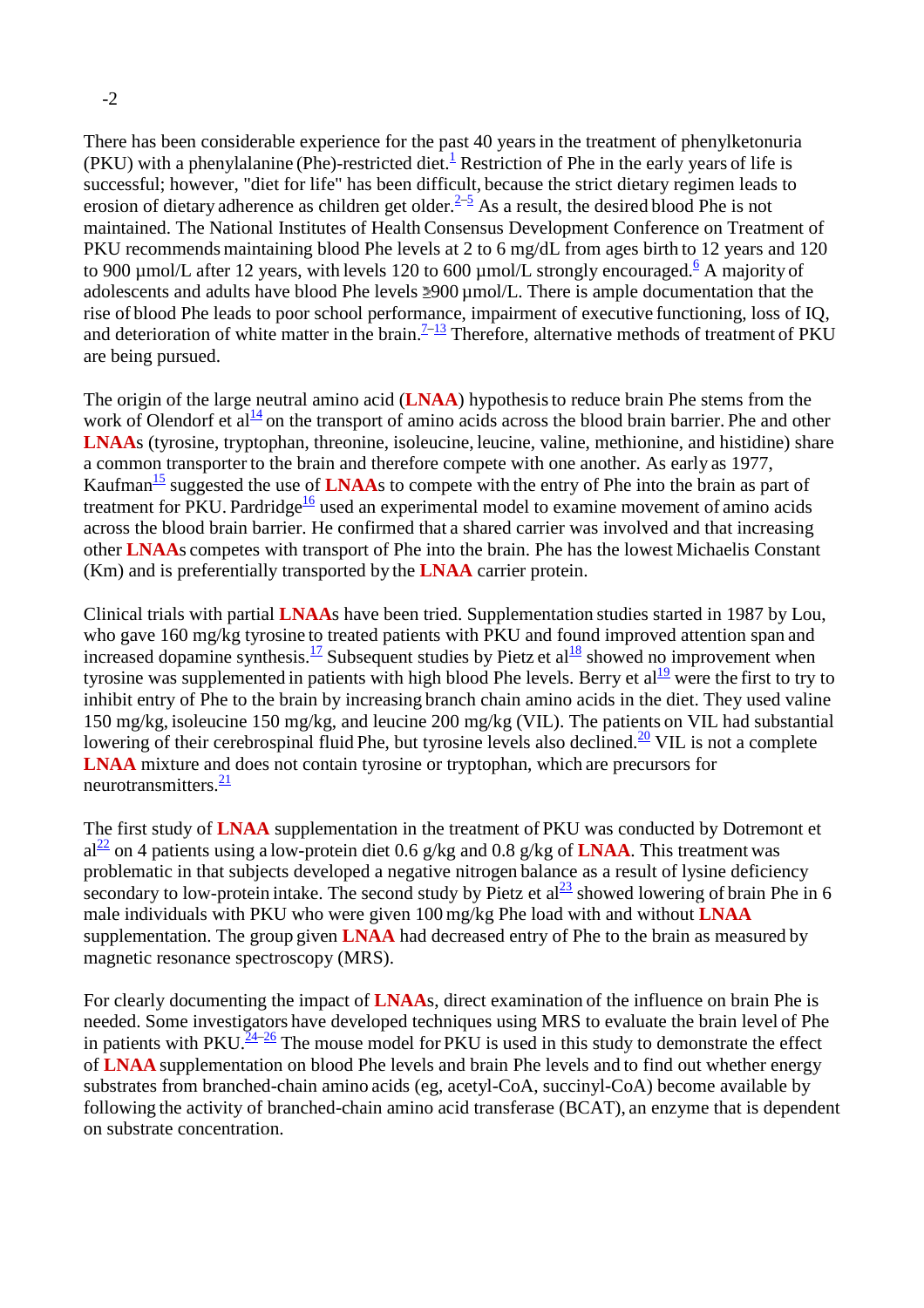#### **METHODS**

Mice with PKU, genotype N-ethyl-N'-nitrosourea (ENU) 2/2 (classical PKU), were purchased from Jackson Laboratories (Bar Harbor, ME). These mice were produced at the University of Wisconsin by exposure to ENU, which causes a homozygous F263S mutation, resulting in classical PKU. Mice were genotyped to verify that they were homozygous for the F263S mutation according to the method of McDonald and Charlton.<sup>27</sup> PreKUnil, a preformulated tablet containing **LNAA**, was obtained from NiLab (Korsoer, Denmark). The composition of PreKUnil is shown in Table 1. ENU 2/2 mice were given either 0.5 g/kg or 1.0 g/kg PreKUnil suspended in sesame oil by gavage. Sham-treated mice were given sesame oil with no PreKUnil by gavage. The control mice were untreated ENU 2/2. Blood Phe and tyrosine were determined from blood on filter paper using tandem mass spectroscopy (Neogen, Pittsburgh, PA) at 0 time and at 48 hours. In another trial, 0.5 g/kg PreKUnil was given for 6 weeks, and blood Phe and tyrosine were determined at 0 time and then at weekly intervals.

**View this table: TABLE 1.** PreKUnil (**LNAA**) Composition per Tablet [in this window] [in a new window]

For the study of brain Phe, ENU 2/2 mice were anesthetized and the brain was removed, separated into cortex and subcortex regions, and cooled immediately in liquid nitrogen. The brains were homogenized by mechanical crushing, and perchloric acid (12%) was used for extraction. The supernatant was neutralized with the pH adjusted to 7.2. The samples were lyophilized and rehydrated with 100% D2O for  ${}^{1}H$  nuclear magnetic resonance (NMR) measurement. Highresolution 750-MHz proton NMR spectra were run on the supernatants. NMR measurements were performed on a Varian Unity-plus spectrometer using water-suppressed proton NMR spectroscopy. The NMR parameters for the single-pulse experiments were as follows:  $TR = 10$  seconds, acquisition time  $= 3$  seconds, saturation delay  $= 2$  seconds, signal averages  $= 128$ . The residual water peak was set to 4.70 ppm. Peak integrals for the 3 aromatic resonances of Phe (integral range: 7.29–7.43 ppm) were compared with the creatine methyl (singlet, 3.04 ppm) to calculate relative metabolite concentrations.

BCAT activity was assayed by the method of Yvon et al. $^{28}$  The reaction mixture contained 70 mM Tris-Hcl (pH 8.0), 3 mM  $\overline{\ }$ -isoleucine, 10 mM  $\alpha$ -ketoglutarate, 0.05 mM pyridoxal 5-phosphate, and brain extract in a total volume of 1 mL. The reaction was performed at 37°C for 15 minutes. The reaction mixture was mixed with the colorimetric  $\mathbb{I}\text{-glutamic acid assay}$  (Boehringer Mannheim, Mannheim, Germany) to form the coupled reaction as described earlier. $\frac{28}{3}$  The coupled reaction mixture was read in the absorbance at 492 nm.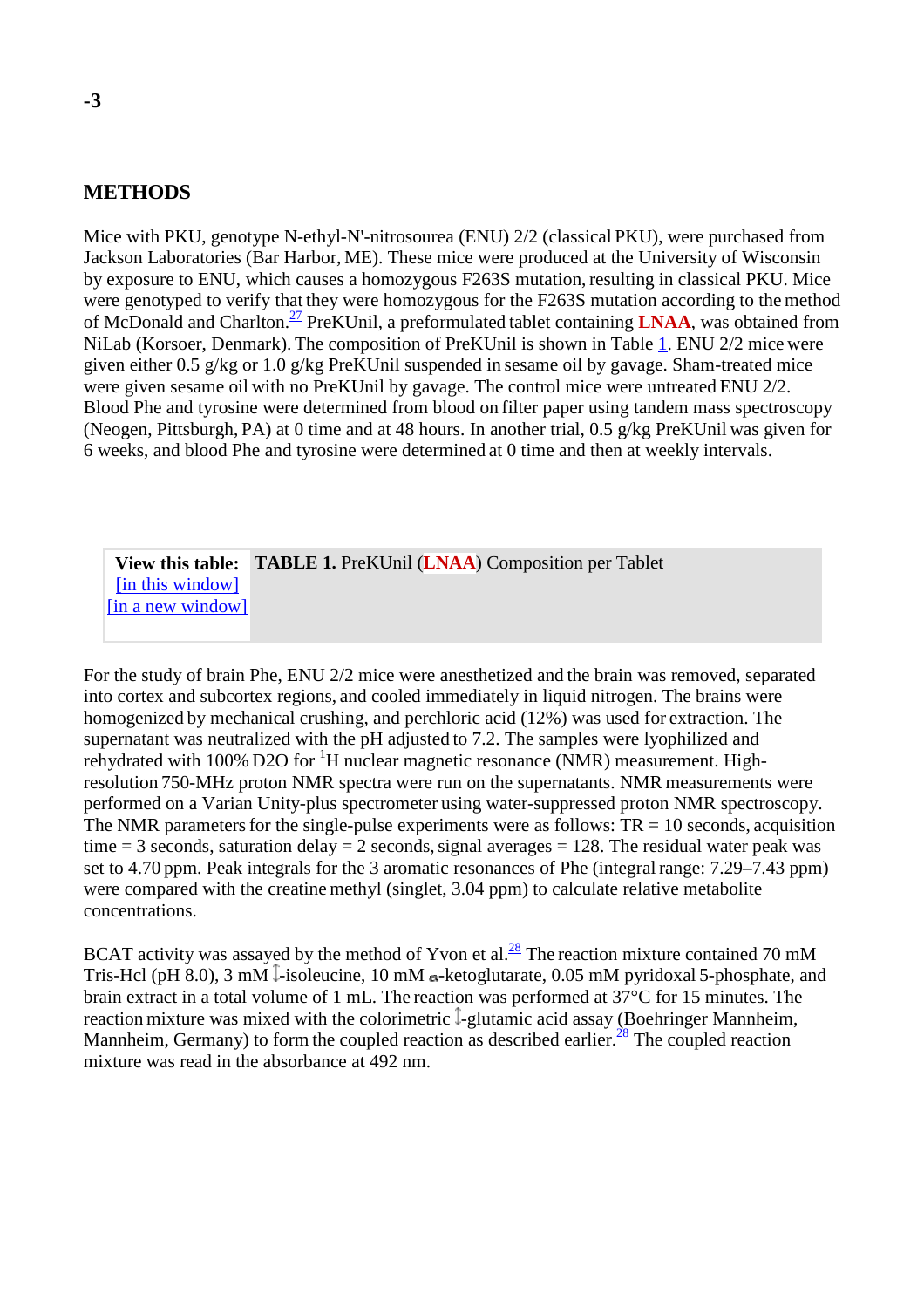### **RESULTS**

The mean blood Phe for mice ( $n = 2$ ) that were given 0.5 g/kg **LNAA**s and 1.0 g/kg per day for 48 hours is shown in Table 2. Mice that were given 0.5 g/kg **LNAA**s had a 15% decrease in blood Phe, whereas mice that were given 1.0 g/kg **LNAA** had a 50% decline in blood Phe. Table 3 shows the blood Phe levels of PKU mice that were treated with 0.5 g/kg/d **LNAA**s for 6 weeks. In this experiment, there were sham and untreated mice as controls, with 2 mice in each group. The mice that were treated with **LNAA**s had a sustained decrease in blood Phe over the 6 weeks of the study.

**View this table: TABLE 2.** Blood Phe Levels in PKU Mice Treated With PreKUnil [in this window] [in a new window]

|             | <b>View this table: TABLE 3.</b> Blood Phe Levels of PKU Mice Treated With PreKUnil |
|-------------|-------------------------------------------------------------------------------------|
|             | [in this window] $(LNAA)$ , 0.5 g/kg/d                                              |
| $\ln a$ new |                                                                                     |
| window]     |                                                                                     |
|             |                                                                                     |

BCAT activity in brain extracts was determined in wild-type mice  $(n = 4)$ , PKU mice  $(n = 4)$ , and PKU mice that were treated with 1.0  $g/kg/d$  PreKUnil ( $n = 4$ ). Table 4 shows that BCAT activity in the PKU mice is one third that of the wild-type mice. The ENU mice that were treated with PreKUnil had enzyme activity close to that of the wild-type mice.

**View this table: TABLE 4.** BCAT in Brain of PKU Mice With and Without **LNAA**s [in this window] [in a new window]

The perchloric acid extracts from the brain of wild-type mice  $(n = 3)$ , untreated PKU mice  $(n = 3)$ , and **LNAA**-treated PKU mice (0.5 g/kg; *n* = 9) were subjected to MRS determination using 750-MHz NMR spectra as shown in Fig 1. Representative spectra show that the expanded region with aromatic Phe resonances are discernible and are higher in the untreated PKU mice and intermediate in the **LNAA**-treated mice.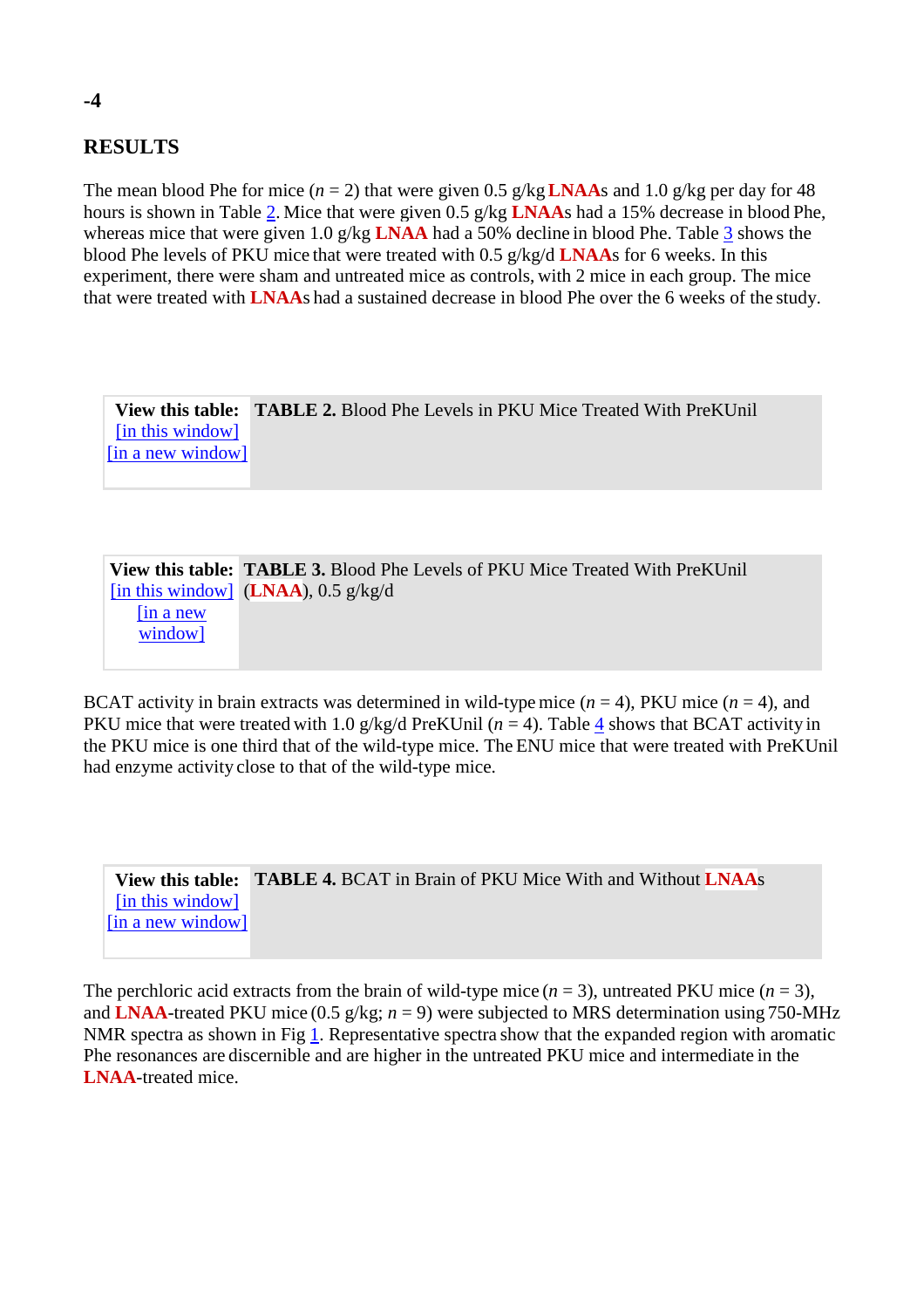

**Fig 1.** Representative 750-MHz NMR spectra of brain extracts from untreated (top) PKU mice, **LNAA**-treated PKU mice, and wild-type mice. The expanded regions show the aromatic Phe resonances, preserving the vertical scale across samples.

Extracts of brain of mice were subjected to MRS for determining the levels of Phe in different regions of the brain (cortex and subcortex). Wild-type mice, untreated mice, and mice that were treated with 0.5 g/kg or 1.0 g/kg/d PreKUnil were examined. There were 3 mice in each group. Table 5 shows that the integration of the Phe peaks related to the integral of creatine. In all cases, the brain Phe decreased in the treated group compared with the untreated animals.

| <b>View this</b> | <b>TABLE 5.</b> Whole-Brain, Cortex, and Subcortex Phe in Mice With PKU After |
|------------------|-------------------------------------------------------------------------------|
| table:           | PreKUnil (LNAA) Treatment                                                     |
| [in this]        |                                                                               |
| window]          |                                                                               |
| $\sin a$ new     |                                                                               |
| window]          |                                                                               |
|                  |                                                                               |

Phe in whole-brain extracts in wild-type  $(n = 3)$ , untreated PKU  $(n = 3)$ , and **LNAA**-treated mice  $(n = 1)$ 9) was determined. The ratio of Phe/creatinine was significantly increased in untreated PKU mice compared with wild-type mice  $(P < .01)$ , and the Phe/creatinine ratio was significantly reduced in **LNAA**-treated mice compared with untreated PKU mice  $(P = .01)$  as shown in Fig 2.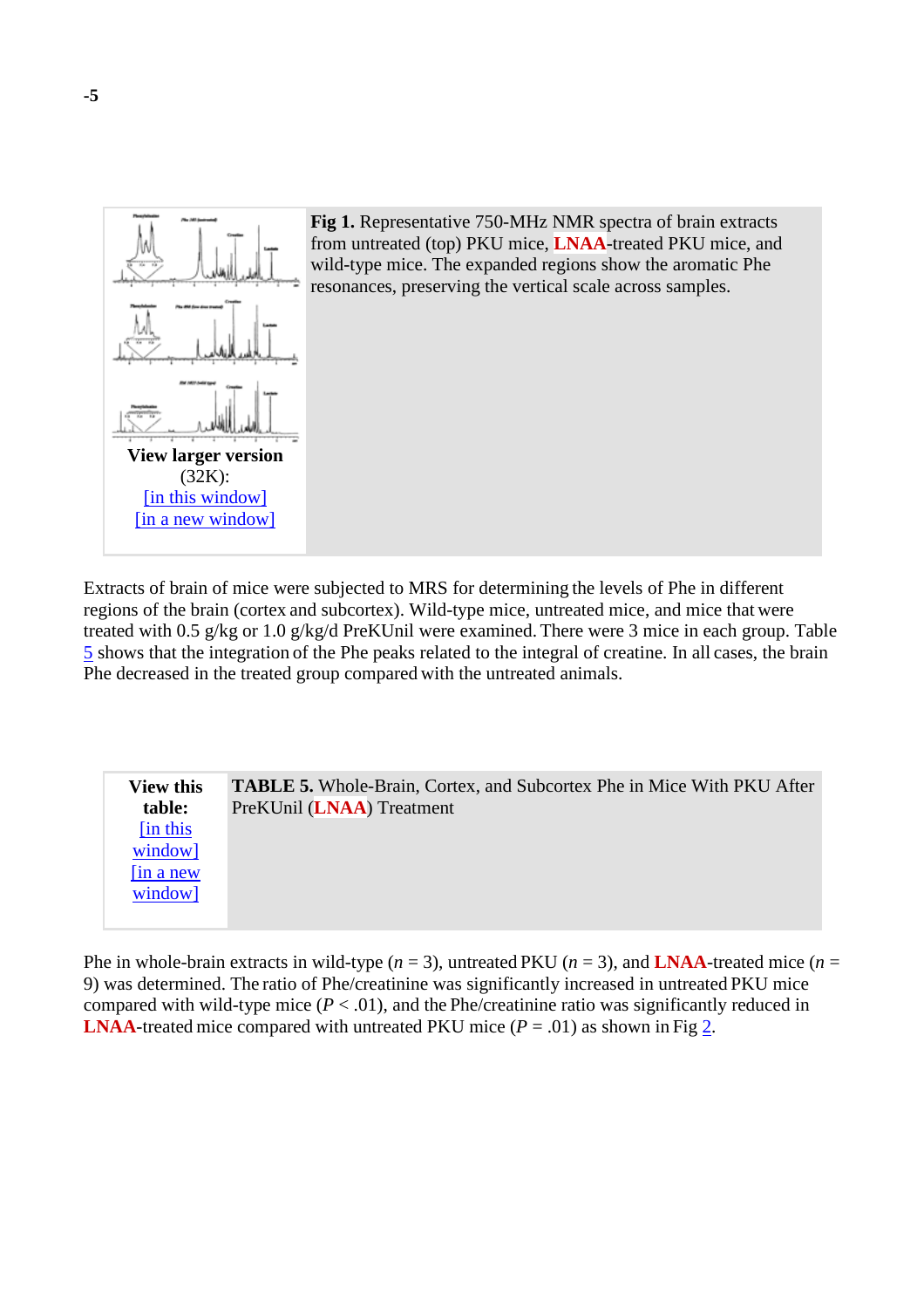

**Fig 2.** The ratio of Phe/creatinine in brain samples from mice with PKU, untreated mice  $(n = 3)$ , 0.5 mg/kg treated mice  $(n = 1)$ 9), and wild-type mice  $(n = 3)$ . The untreated and wild-type mice were significantly different  $(P < .01)$ , and the **LNAA**treated and the untreated ice were significantly different  $(P =$ .01).

#### **DISCUSSION**

The lack of adherence to diet in the treatment of PKU has resulted in neuropsychological deficits, even with early detection and treatment.<sup>29</sup> This has caused reassessment of treatment strategies and prompted the National Institutes of Health recommendation for treatment guidelines.<sup>6</sup> The difficulty in attaining the goal of blood Phe of 120 to 600 µmol/L in adolescents has been documented by the recent report from Walters et al. $3$  There has been an ongoing attempt to find other modalities for therapy. Experiments with the enzyme Phe ammonia lyase, which degrades Phe in the gastrointestinal (GI) tract, are now being pursued.<sup>30–32</sup> The idea of using the competition of **LNAA**s on the bloodbrain barrier to inhibit Phe entry to the brain has resurfaced. The blood brain barrier for **LNAA**s is mediated by a transporter with the lowest Km for Phe. Therefore, this amino acid is favored to enter the brain compared with the other **LNAA**s. 14,16 With high blood Phe levels, other **LNAA**s will be compromised in their ability to enter the brain. Lower levels of tyrosine, tryptophan, and branchedchain amino acids have been reported in patients with PKU and PKU mice. $\frac{17,33}{17}$  For overcoming these problems, short-term experiments using **LNAA**s in the treatment of PKU are being conducted.<sup>24</sup> It seems that MRS is an emerging strategy to measure brain Phe in humans.  $\frac{26}{3}$  We have used the mouse model of PKU to examine the possibility of reducing the influx of Phe to the brain of the mouse. The results of our experiments clearly show a significant reduction of brain Phe level in the dosages of **LNAA**s used. Furthermore, blood Phe levels in the mice that received **LNAA**s showed a significant decrease. Although brain Phe level decrease has been shown in humans,  $\frac{24}{1}$  the drop in blood Phe in patients with PKU has not been reported and needs to be investigated. Because the carrier for **LNAA**s is found in the GI tract with a higher Km than the brain transporter, it may be possible to reduce the transport of Phe from the GI tract to the blood system by increasing the**LNAA**s in the diet.

For determining whether energy substrate acetyl-CoA and succinyl-CoA can improve in the brain after treatment with **LNAA**s, BCAT activity was examined in PKU mice and those that were treated with **LNAA**s. The data shown indicate a significant increase in BCAT activity in **LNAA**-treated mice, suggesting improved energy metabolism after treatment. Kang and  $Smith^{\frac{33}{2}}$  showed a low level of leucine and other branched-chain amino acids in the PKU mouse brain and decreased protein synthesis. We do not know whether **LNAA** supplementation in mice with PKU would improve protein synthesisin the brain. Restoring the level of BCAT to normal with **LNAA**s may be a way that other metabolic pathways can be normalized in the brain of the PKU mouse. The mouse data presented are important and may have considerable effect on patients who are treated with **LNAA**s.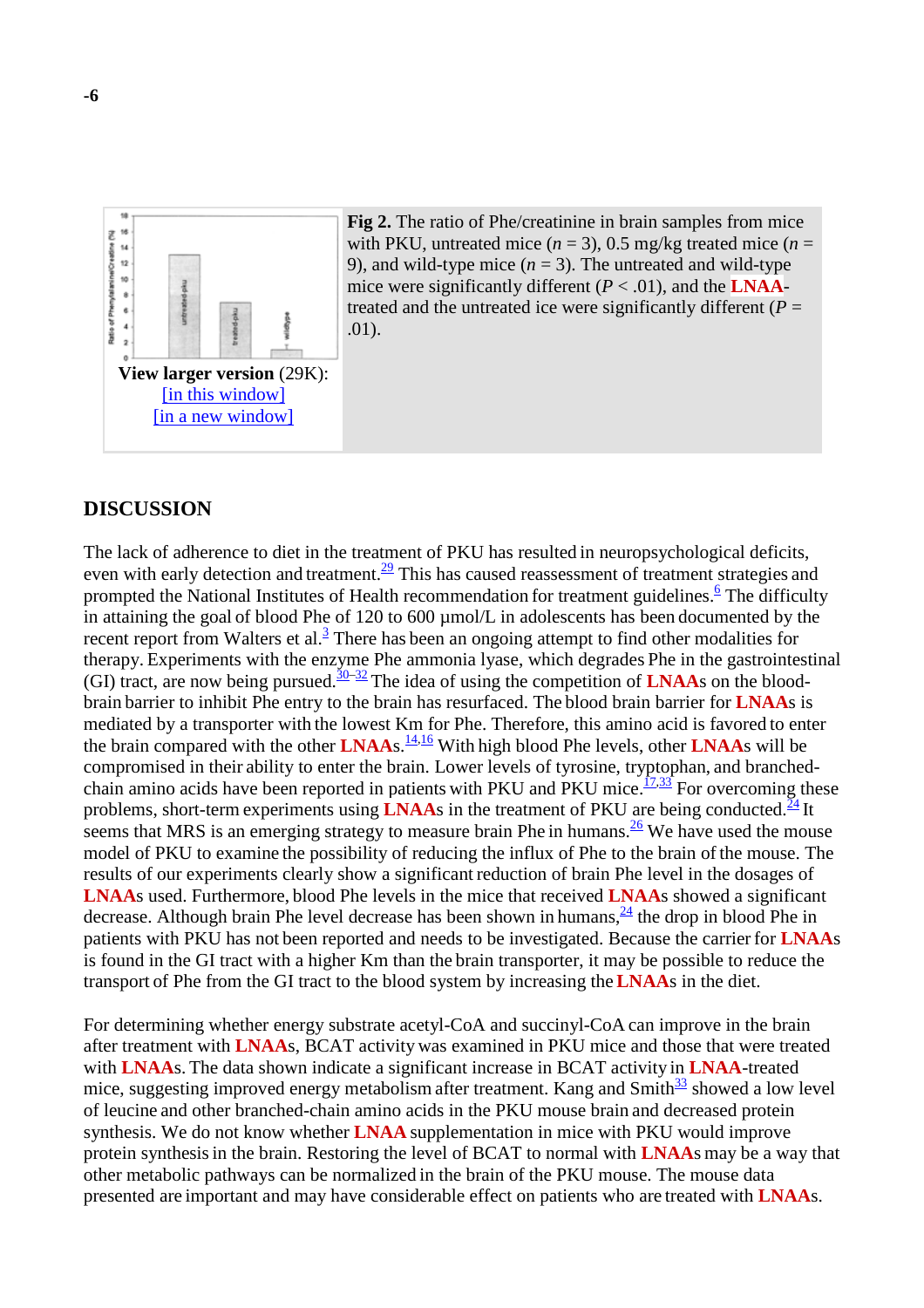The data from this study suggest that **LNAA**s can be used as a supplement to the conventional treatment of PKU and should allow for a more liberal diet and improved compliance.

### **ACKNOWLEDGMENTS**

This study was funded by National Institutes of Health contract no. N01-HD-2-3148 from the National Institute of Child Health and Human Development (Bethesda, MD).

#### **We are grateful to PreKUlab, Denmark for the generoussupply of PreKUnil.**

## **FOOTNOTES**

Reprint requests to (R.M.) Department of Pediatrics, Children's Hospital, Rm 3.350, 301 University Blvd, Galveston, TX 77555-0359. E-mail: rmatalon@utmb.edu

#### **REFERENCES**

- 1. Scriver CR, Kaufman S, Eisensmith RC, Woo SLC. The hyperphenylalaninemias. In: Scriver CR, Beaudet AL, Sly WS, Valle D, eds. *The Metabolic and Molecular Bases of Inherited Disease.* 7th ed. New York, NY: McGraw-Hill; 1995:1015–1075
- 2. Fisch R, **Matalon** R, Weisberg S, Michals K. Phenylketonuria: current dietary treatment practices in the United States and Canada. *Am J Coll Nutr.*1997; 16 :147 –151
- 3. Walters JH, White FJ, Hall SK, et al. How practical are recommendations for dietary control in phenylketonuria? *Lancet.*2002; 360 :55 –57[CrossRef][ISI][Medline]
- 4. Azen C, Koch R, Friedman EG, et al. Intellectual development in 12-year-old children treated for Phenylketonuria. *Am J Dis Child.*1991; 145 :35 –57[ISI][Medline]
- 5. Holtzman NA, Kronmal RA, van Doorninck W, et al. Effect of a great loss of dietary control on intellectual performance and behavior of children with phenylketonuria. *N Engl J Med.*1986; 314 :593 –598[Abstract]
- 6. NIH Consensus Report on Phenylketonuria. *Phenylketonuria: Screening and Management of PKU*. Bethesda, MD: US Department of Health and Human Services, Public Health Services, National Institutes of Health, National Institute of Child Health and Human Services; 2001
- 7. Thompson AJ, Smith IL, Brenton D, et al. Neurological deterioration in young adults with phenylketonuria. *Lancet.*1990; 336 :602 –605[ISI][Medline]
- 8. Ris MD, Williams SE, Hunt MM, Berry HK, Leslie N. Early-treated phenylketonuria: adult neuropsychological outcome. *J Pediatr.*1994; 124 :388 –392[ISI][Medline]

-7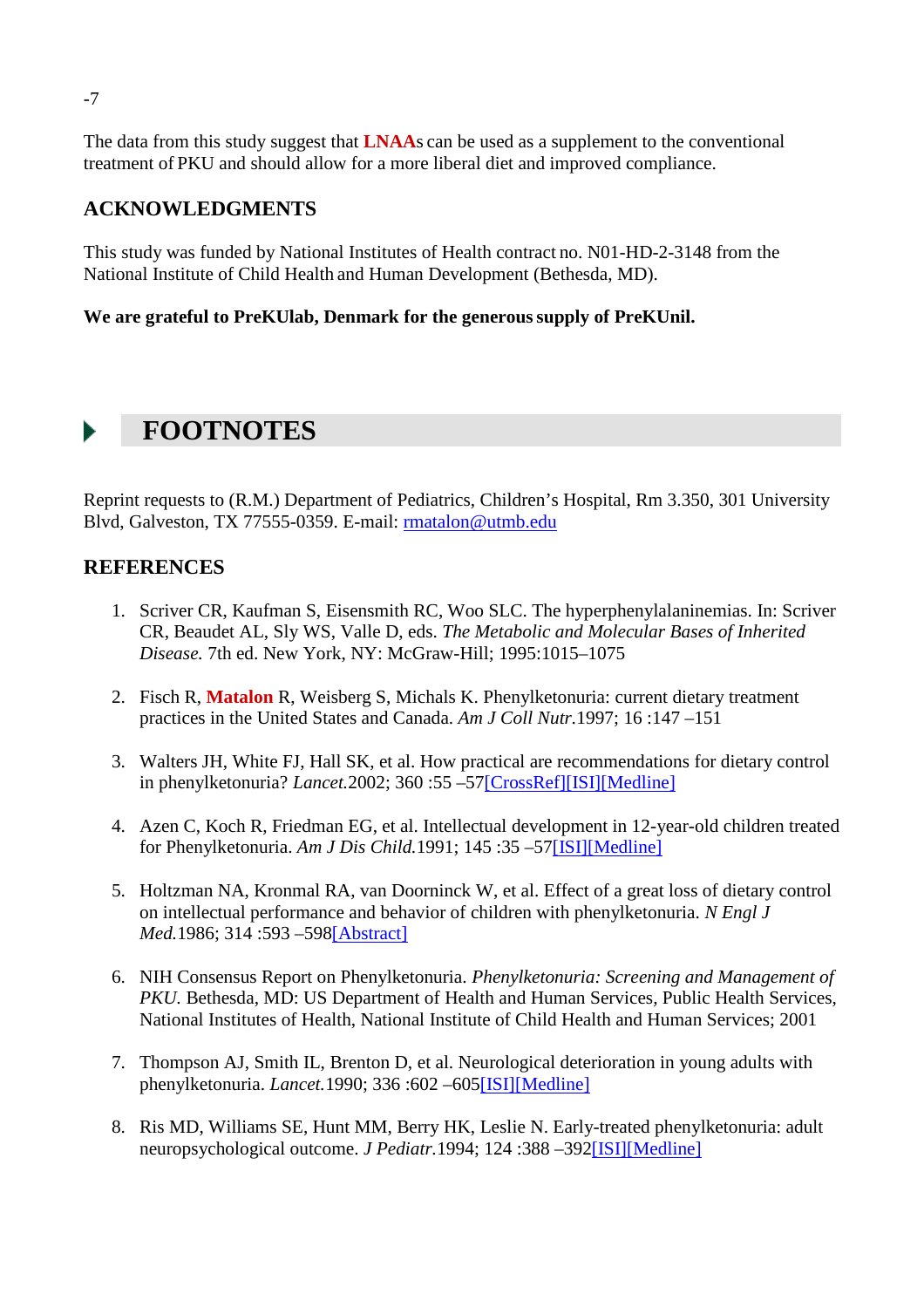- 9. Griffiths P, Paterson L, Harvie A. Neuropsychological effects of subsequent exposure to phenylalanine in adolescents and young adults with early-treated phenylketonuria. *J Intellect Disabil Res.*1995; 39 :365 –372[ISI][Medline]
- 10. Fisch R, Chang P, Weisberg S, et al. Phenylketonuric patients decades after diet. *J Inherit Metab Dis.*1995; 18 :426 –427
- 11. Pietz J, Dunckelmann R, Rupp A, et al. Neurological outcome in adult patients with earlytreated phenylketonuria. *Eur J Pediatr.*1998; 157 :824 –830[CrossRef][ISI][Medline]
- 12. Schmidt E, Rupp A, Burgard P, Pietz J, Weglage J, de Sonneville L. Sustained attention in adult phenylketonuria: the influence of the concurrent phenylalanine-blood-level. *J Clin Exp Neuropsychol.*1994; 16 :681 –688[ISI][Medline]
- 13. Burgard P, Rey F, Rupp A, Abadie V, Rey J. Neuropsychologic functions of early treated patients with phenylketonuria, on and off diet: results of a cross-national and cross-sectional study. *Pediatr Res.*1997; 41 :368 –374[Abstract]
- 14. Oldendorf WH, Szabo J. Amino acid assignment to one of three blood-brain barrier amino acid carriers. *Am J Physiol.*1976; 230 :94 –98[Abstract/Free Full Text]
- 15. Kaufman S. Phenylketonuria: biochemical mechanisms. In: Agranoff BW, Aprison MH, eds. *Advances in Neurochemistry.* New York, NY: Plenum Press; 1977:1–132
- 16. Pardridge WM. Blood-brain barrier amino-acid transport: clinical implications. In: Cockburn F, Gitzelmenn R, eds. *Inborn Errors of Metabolism in Humans.* Lancaster, England: MTP Press Limited; 1982:87–99
- 17. Lou H, Guttler F, Lykkelund C, Bruhn P, Niewieser AA. Decreased vigilance and neurotransmitter synthesis after discontinuation of dietary treatment for phenylketonuria in adolescents. *Eur J Pediatr.*1985; 144 :17 –20[ISI][Medline]
- 18. Pietz J, Landwehr R, Kutscha A, Schmidt H, de Sonneville L, Trefz FK. Effect of high-dose tyrosine supplementation on brain function in adults with phenylketonuria. *J Pediatr.*1995; 127 :936 –943[ISI][Medline]
- 19. Berry HK, Brunner RL, Hunt MM, White PP. Valine, isoleucine, and leucine: a new treatment for phenylketonuria. *Am J Dis Child*.1990; 144:539-543[ISI][Medline]
- 20. Berry HK, Bofinger MK, Hunt MM, Phillips PP, Guilfoile MB. Reduction of cerebrospinal fluid phenylalanine after oral administration of valine, isoleucine and leucine. *Pediatr Res.*1982; 16 :751 –755[Abstract]
- 21. Hommes FA. The role of the blood-brain barrier in the aetiology of permanent brain dysfunction in hyperphenylalaninaemia. *J Inherit Metab Dis.*1989; 12 :41 –46[ISI][Medline]
- 22. Dotremont H, Francois B, Diels M, Gillis P. Nutritional value of essential amino acids in the treatment of adults with phenylketonuria. *J Inherit Metab Dis.*1995; 18 :127 – 130[ISI][Medline]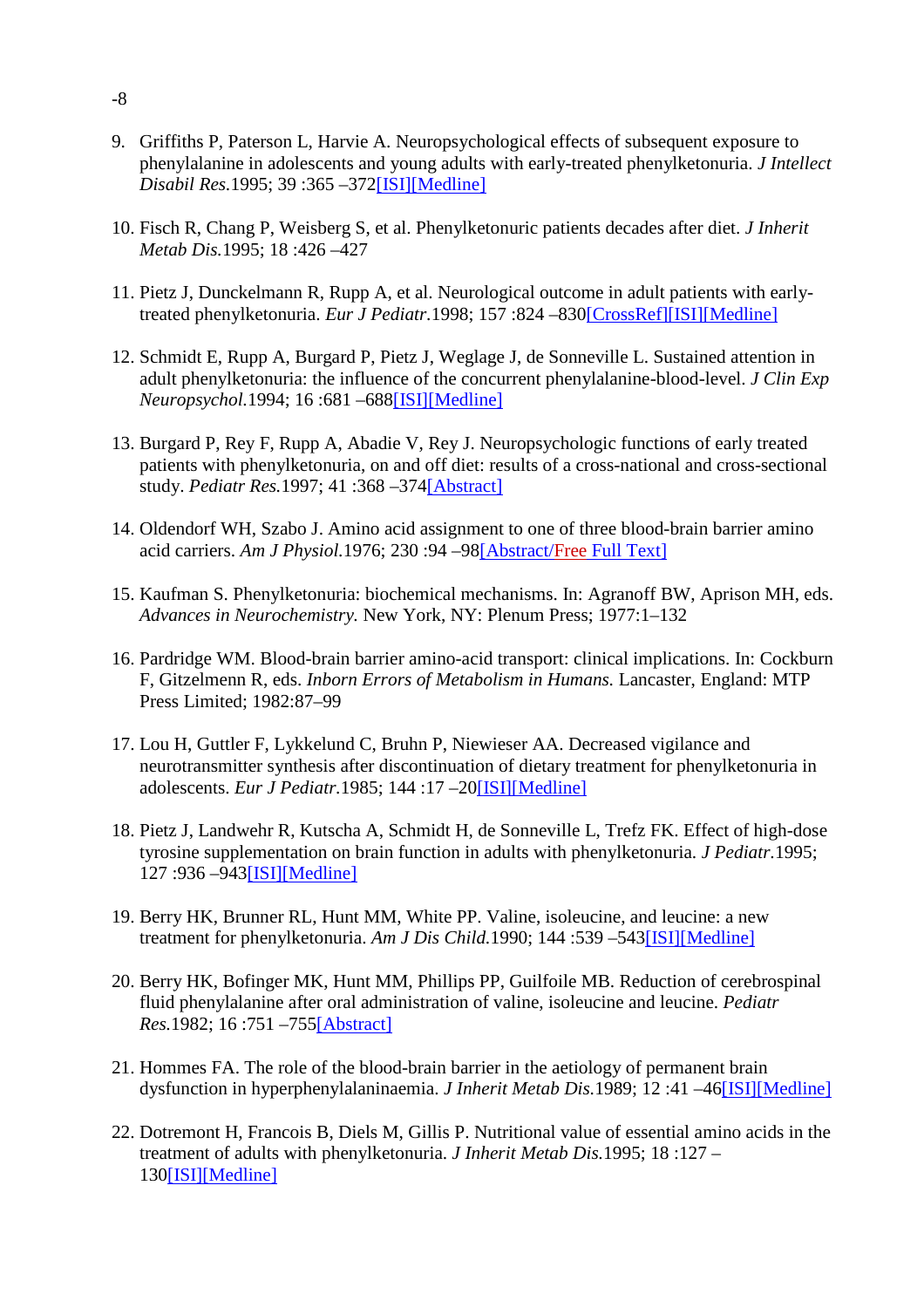- 23. Pietz J, Schmidt H, Meydig-Lamadz UR, et al. Phenylketonuria: findings at MR imaging and localized in vivo H-1 spectroscopy of the brain in patients with early treatment. *Radiology.*1996; 201 :413 –420[Abstract]
- 24. Moats RA, Koch R, Moseley K, et al. Brain phenylalanine concentration in the arrangement of adults with phenylketonuria. *J Inherit Metab Dis.*2000; 23 :7 –14[CrossRef][ISI][Medline]
- 25. Moats R, Guttler F, Koch R. Blood-brain phenylalanine relationships in adults with phenylketonuria. *J Inherit Metab Dis.*1999; 22 :S1A01
- 26. Moller HE, Weglage J, Wiedermann D, Vermathen P, Bick U, Ullrich K. Kinetics of phenylalanine transport at the human blood-brain barrier investigated in vivo. *Brain Res.*1997; 778 :329 –337[CrossRef][ISI][Medline]
- 27. McDonald JD, Charlton CK. Characterization of mutations at the mouse phenylalanine hydroxylase locus. *Genomics.*1997; 39 :402 –405[CrossRef][ISI][Medline]
- 28. Yvon M, Chambellon E, Bolotin A, Roudot-Algaron F. Characterization and role of the branched chain aminotransferase isolated from Lactococcus lactis subsp. cremoris NCDO 763. *Appl Environ Microbiol.*2000; 66 :571 –577[Abstract/Free Full Text]
- 29. Diamond A. A model system for studying the role of dopamine in the prefrontal cortex during early development in humans: early and continuously treated phenylketonuria. In: Nelson CA, Luciana M, eds. *Handbook of Cognitive Neuroscience.* Cambridge, MA: MIT Press; 2001:433–472
- 30. Sarkissian CN, Shao Z, Blain F, et al. A different approach to treatment of phenylketonuria: phenylalanine degradation with recombinant phenylalanine ammonia lyase. *Proc Natl Acad Sci U S A.*1999; 96 :2339 –2344[Abstract/Free Full Text]
- 31. Hoskins JA, Ambrus JL, Jack G, et al. Enzymatic control of phenylalanine intake in PKU. *Lancet.*1980; 1 :392 –394[CrossRef][ISI][Medline]
- 32. Ambrus CM, Anthone S, Horvath C, et al. Extracorporeal enzyme reactor for depletion of phenylalanine in PKU. *Ann Intern Med.*1987; 106 :531 –537[ISI][Medline]
- 33. Smith CB, Kang J. Cerebral protein synthesis in a genetic mouse model of phenylketonuria. *Proc Natl Acad Sci U S A.*2000; 97 :11014 –11019[Abstract/Free Full Text]

-9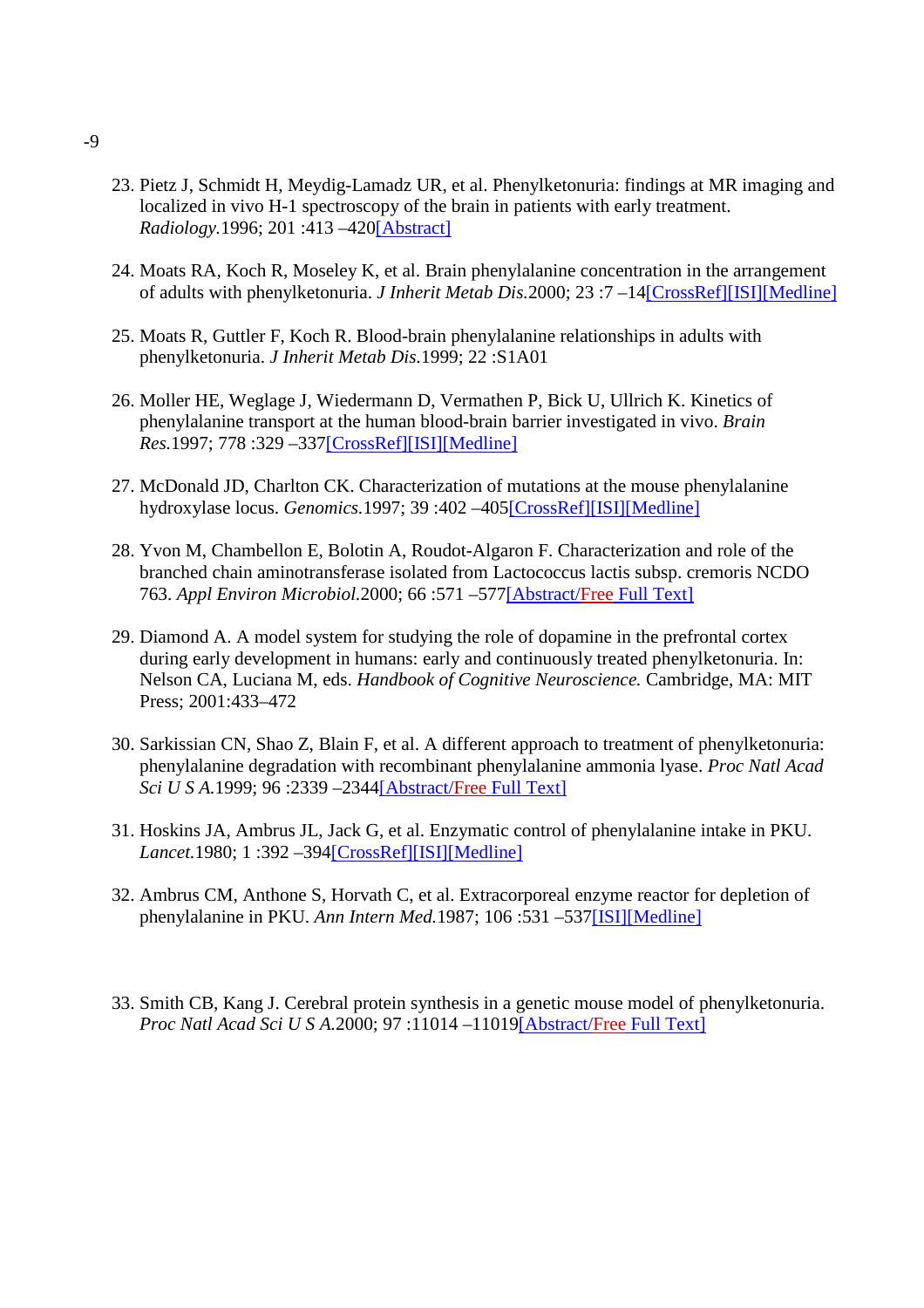## **TABLE 1.** PreKUnil (LNAA) Composition per Tablet

| Amino Acid | mg  |
|------------|-----|
| Tyrosine   |     |
| Tryptophan | 256 |
| Arginine   |     |
| Leucine    |     |
| Isoleucine |     |
| Valine     |     |
| Methionine |     |
| Threonine  | 244 |

## **TABLE 2.** Blood Phe Levels in PKU Mice Treated With PreKUnil

|                                         | Blood Phe mg/dL |          |  |
|-----------------------------------------|-----------------|----------|--|
|                                         | Zero Time       | 48 Hours |  |
|                                         | 37.8            | 32.0     |  |
| $0.5~\mathrm{g/kg}$ $1.0~\mathrm{g/kg}$ | 37.0            | 18.4     |  |
|                                         |                 |          |  |
|                                         |                 |          |  |
|                                         |                 |          |  |
|                                         |                 |          |  |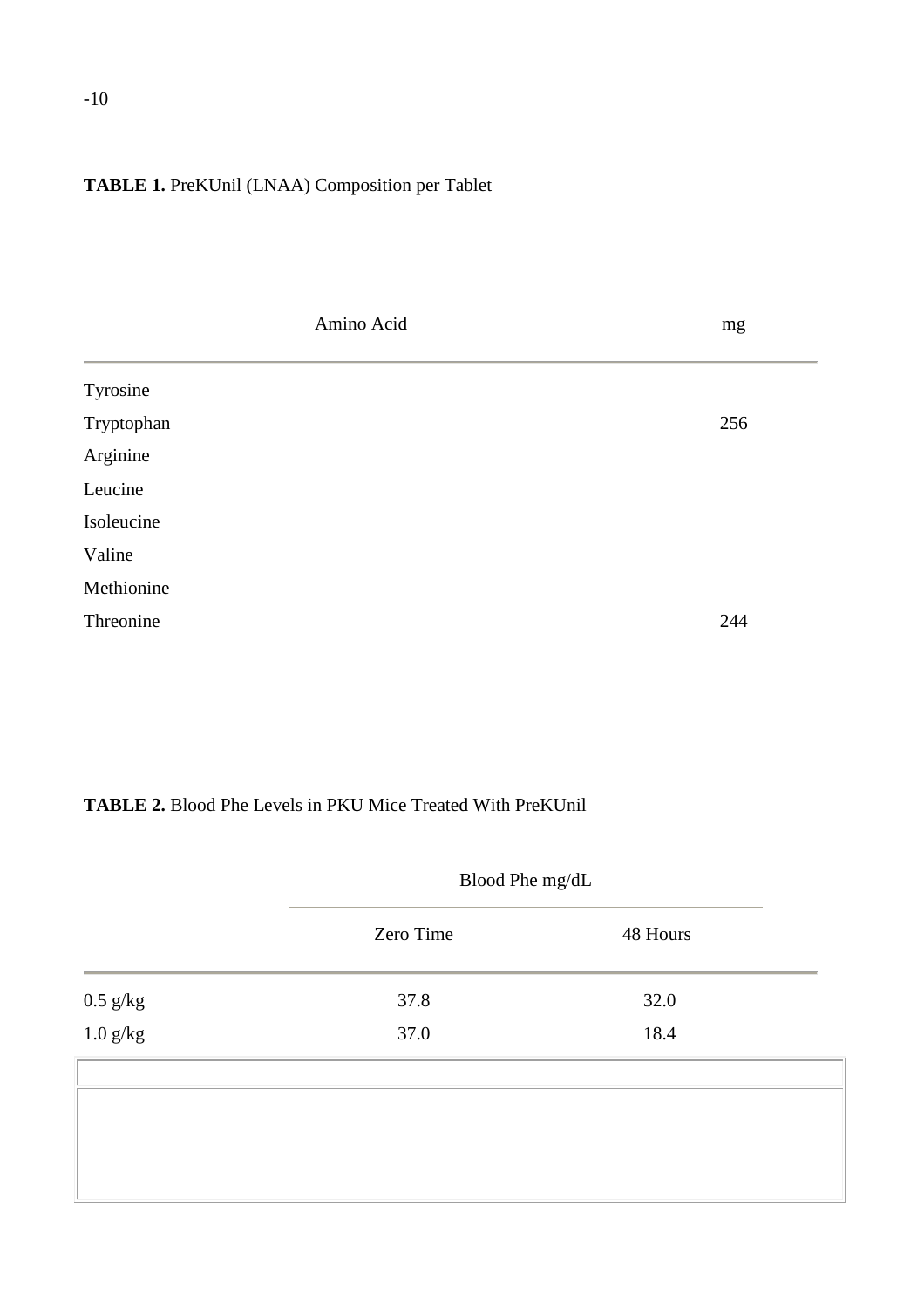|                 | ENU2/2              | Sham-Treated BloodPhe mg/dL | LNAA-Treated $(n = 2)$ |
|-----------------|---------------------|-----------------------------|------------------------|
| <b>Baseline</b> | $30.0 \pm 3.7$      | $25.9 \pm 1.2$              | $34.9 \pm 1.9$         |
| $1$ wk          | $31.3 \pm 0.7$      | $28.2 \pm 0.7$              | $23.1 \pm 0.8$         |
| $2$ wk          | $34.1$ <sup>*</sup> | $30.1 \pm 0.6$              | $23.9 \pm 1.9$         |
| $3 \text{ wk}$  | $32.2 \pm 1.3$      | $25.5 \pm 0.6$              | $22.9 \pm 1.1$         |
| $4$ wk          | $32.5 \pm 1.1$      | $27.5 \pm 0.5$              | $23.6 \pm 1.2$         |
| 6 wk            | $33.0 \pm 1.2$      | $30.4 \pm 1.4$              | $19.3 \pm 5.7$         |

**TABLE 3.** Blood Phe Levels of PKU Mice Treated With PreKUnil (LNAA), 0.5 g/kg/d

 $n = 1$ .

**TABLE 4.** BCAT in Brain of PKU Mice With and Without LNAAs

| Mice $(n=4)$      | <b>BCAT(mU/mg Protein)</b> |
|-------------------|----------------------------|
| Wild-type         | 0.13                       |
| Untreated ENU 2/2 | 0.04                       |
| Treated ENU 2/2   | 0.14                       |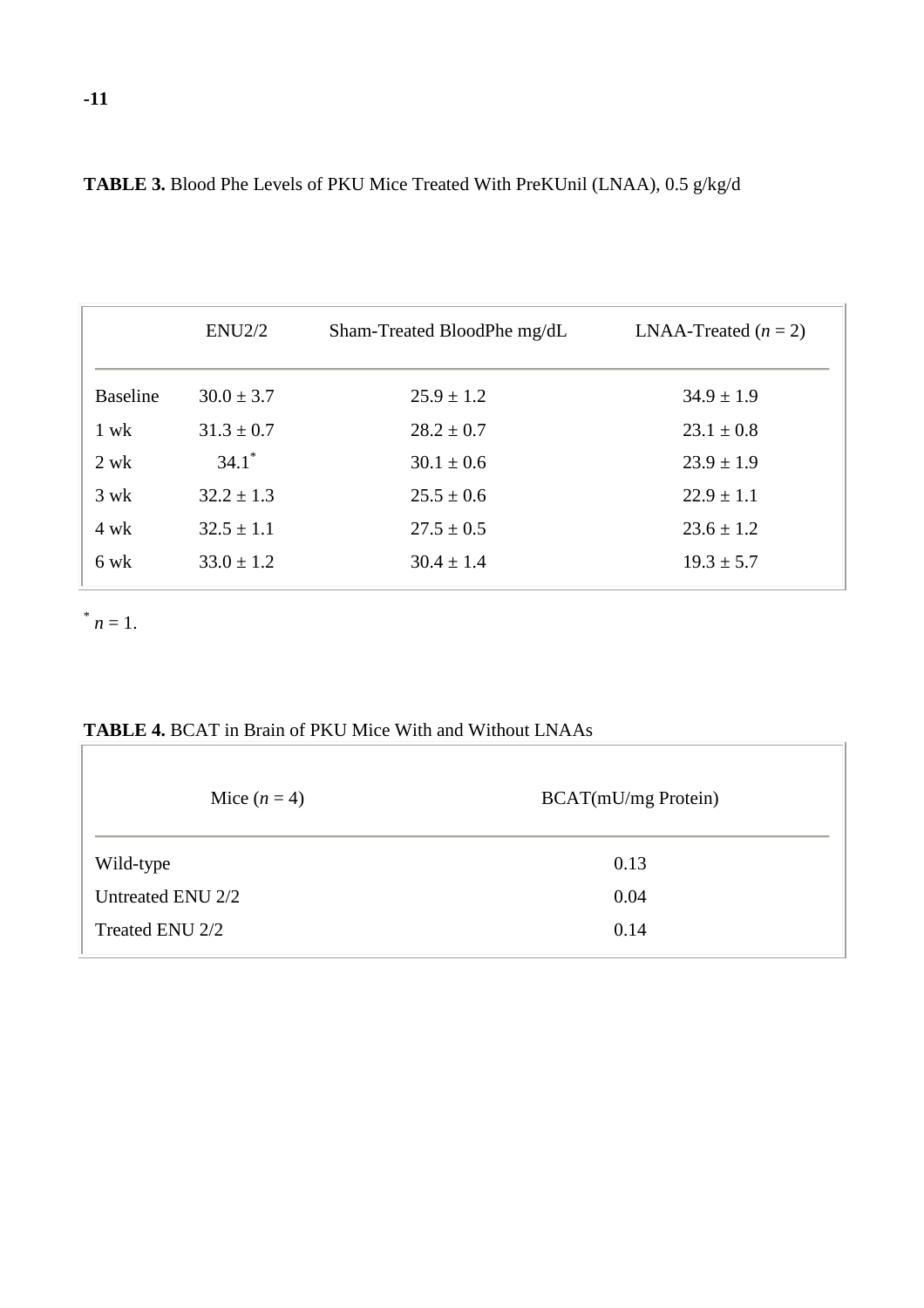| Mice $(n=3)$                     | <b>Creatine Integral</b> | Phe Integral | Ratio (%) Phe/Creatinine |
|----------------------------------|--------------------------|--------------|--------------------------|
| Wild-type                        |                          |              |                          |
| Cortex                           | 99.23                    | 0.77         | 0.078                    |
| Untreated                        |                          |              |                          |
| Cortex                           | 91.28                    | 8.72         | 9.55                     |
| <b>Subcortex</b>                 | 90.62                    | 9.38         | 10.35                    |
| Whole brain                      | 83.81                    | 16.19        | 19.32                    |
| Treated                          |                          |              |                          |
| Cortex $(0.5 \text{ g/kg})$      | 95.58                    | 4.42         | 4.62                     |
| Subcortex $(0.5 \text{ g/kg})$   | 94.23                    | 5.77         | 6.12                     |
| Whole brain $(1.0 \text{ g/kg})$ | 93.75                    | 6.25         | 6.67                     |

**TABLE 5.** Whole-Brain, Cortex, and Subcortex Phe in Mice With PKU After PreKUnil (LNAA) Treatment



**Fig 1.** Representative 750-MHz NMR spectra of brain extracts from untreated (top) PKU mice, LNAA-treated PKU mice, and wild-type mice. The expanded regions show the aromatic Phe resonances, preserving the vertical scale across samples.

-12